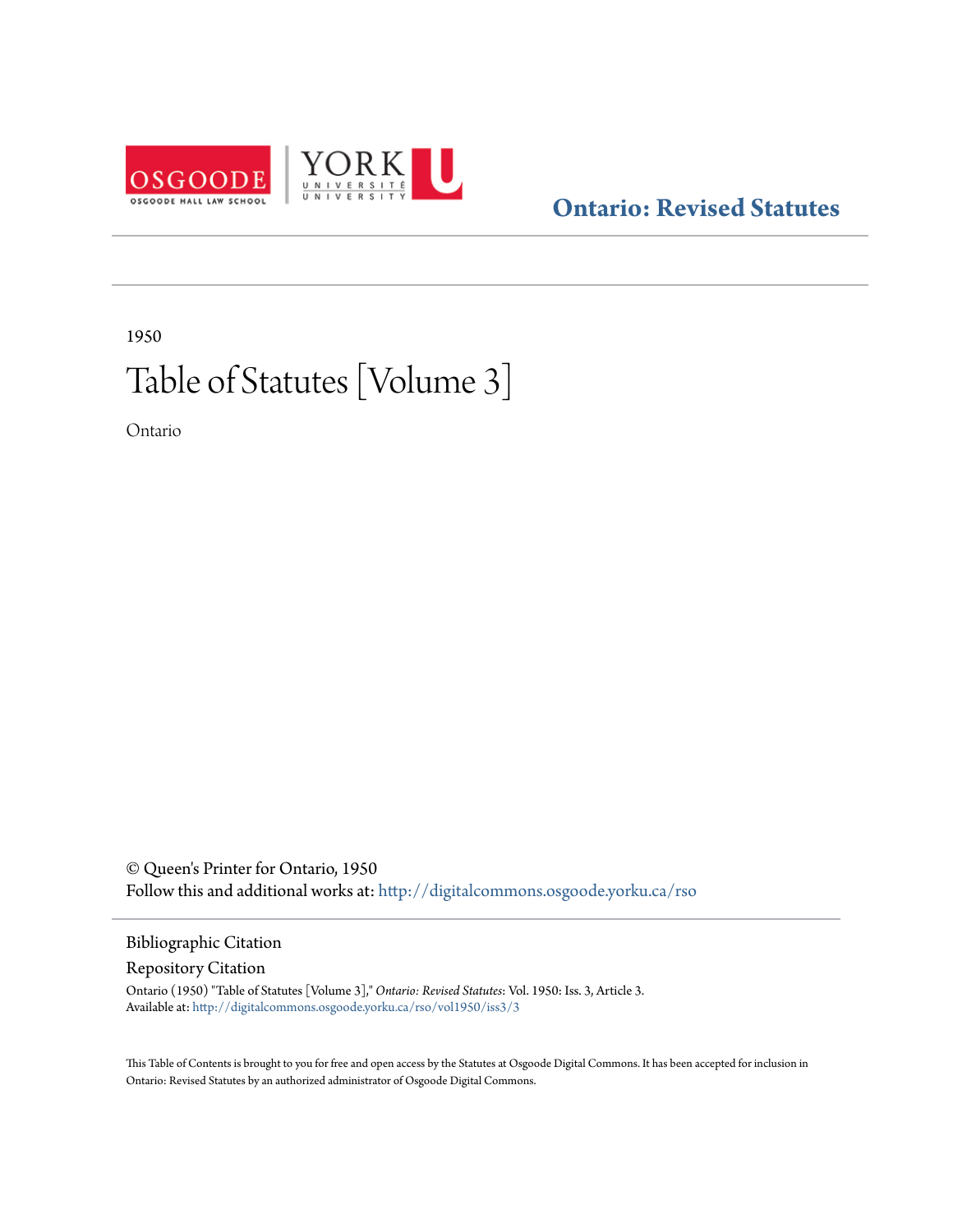## ALPHABETICAL TABLE OF STATUTES

#### CONTAINED IN VOLUMES <sup>1</sup> TO <sup>4</sup> OF

### REVISED STATUTES OF ONTARIO, <sup>1950</sup>

#### VOLUME <sup>1</sup>

- Absconding Debtors Act
- Absentees Act
- Accidental Fires Act
- Accumulations Act
- Administration of Justice Expenses Act
- Adolescent School Attendance Act
- Adoption Act
- Agricultural Associations Act
- Agricultural Committees Act
- Agricultural Development Act
- Agricultural Development Finance Act
- Agricultural Representatives Act
- Agricultural Societies Act
- Alberta Coal Sales Act
- Aliens' Real Property Act
- Anatomy Act
- Andrew Mercer Reformatory Act
- Apportionment Act
- Apprenticeship Act
- Arbitration Act
- Architects Act
- Archives Act
- Artificial Insemination Act
- Assessment Act
- Assignment of Book Debts Act
- Assignments and Preferences Act
- Athletics Control Act
- Audit Act
- Auxiliary Classes Act
- $30 -$  Bailiffs Act
- Barristers Act
- Beach Protection Act
- Beaches and River Beds Act
- Beds of Navigable Waters Act
- Bees Act
- Bills of Sale and Chattel Mortgages Act
- Blind Workmen's Compensation Act
- Boards of Education Act
- Bread Sales Act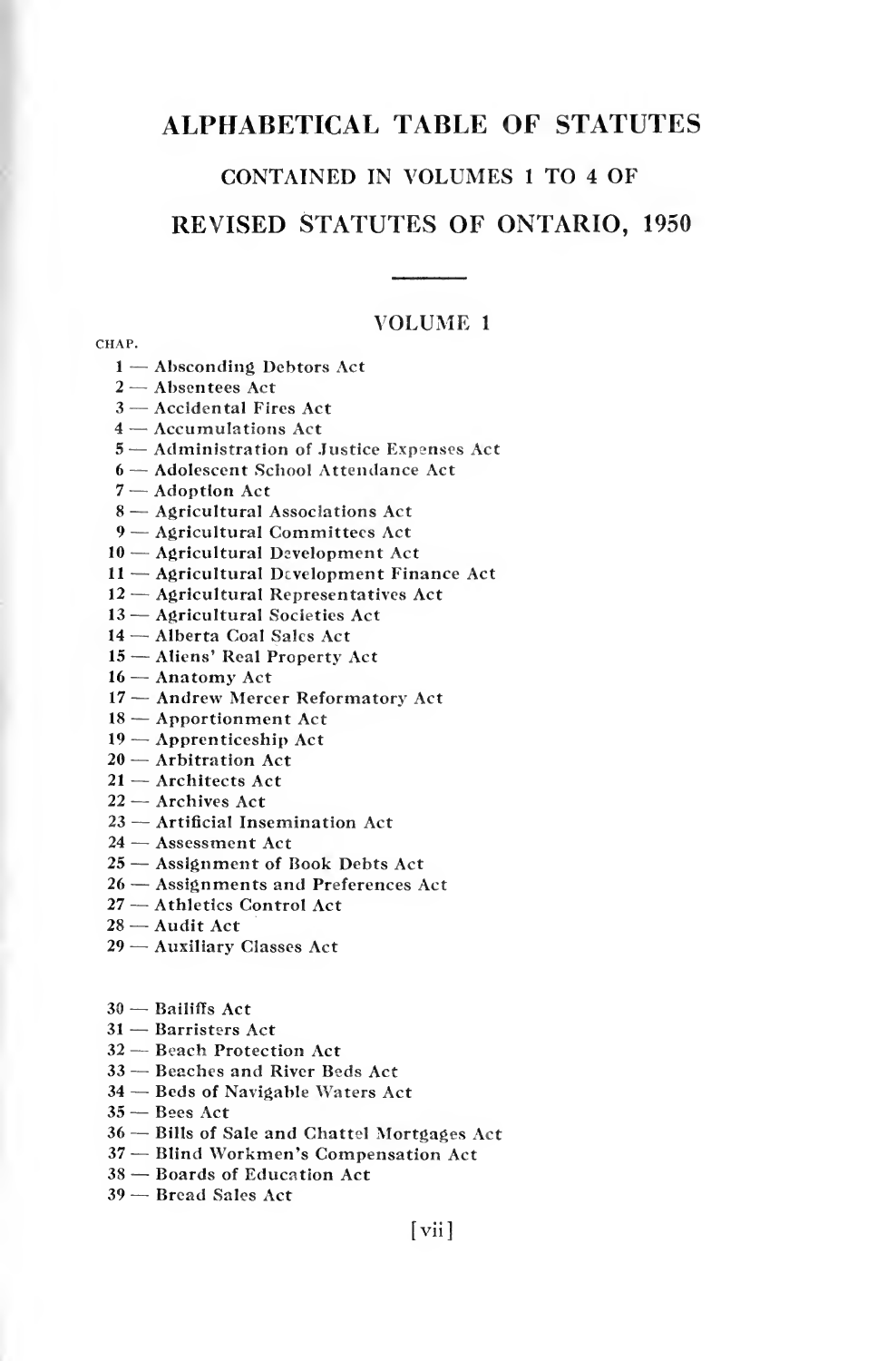#### VOLUME 1-Continued

- Bridges Act
- Building Trades Protection Act
- Bulk Sales Act
- Burlington Beach Act
- Business Records Protection Act
- Cancer Remedies Act
- Cemeteries Act
- Change of Name Act
- Charitable Gifts Act
- Charitable Institutions Act
- Charities Accounting Act
- Children of Unmarried Parents Act
- Children's Maintenance Act
- Children's Protection Act
- Chiropody Act
- Clean Grain Act
- Collection Agencies Act
- Commissioners for taking Affidavits Act
- Community Centres Act
- Companies Act
- Companies Information Act
- Conditional Sales Act
- Conservation Authorities Act
- Consolidated Cheese Factories Act
- Consolidated Revenue Fund Act
- Constitutional Questions Act
- Continuation Schools Act
- Controverted Elections Act
- Conveyancing and Law of Property Act
- Co-operative Marketing Loans Act
- Coroners Act
- Corporation Securities Registration Act
- Corporations Tax Act
- 73 Costs of Distress Act
- County Court Judges' Criminal Courts Act
- County Courts Act
- County Judges Act
- County Publicity Act
- Creditors' Relief Act
- Credit Unions Act
- Crown Administration of Estates Act
- Crown Attorneys Act
- Crown Timber Act
- Crown Witnesses Act
- Cullers Act
- Custody of Documents Act
- Dairy Products Act
- Damage by Fumes Arbitration Act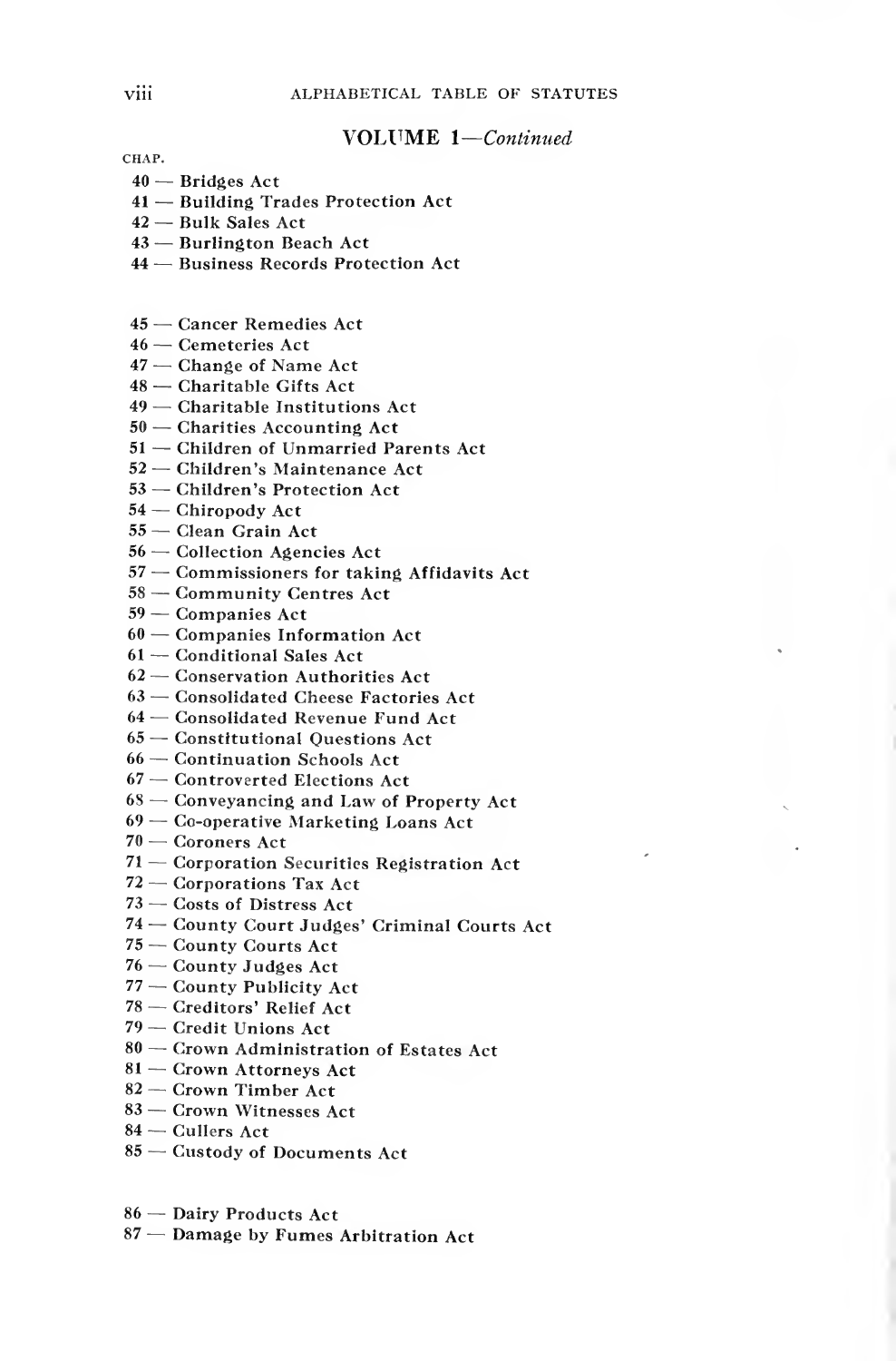#### VOLUME 1-Continued

CHAP.

- Day Nurseries Act
- Debt Collectors Act
- Definition of Time Act
- Dental Technicians Act
- Dentistry Act
- Department of Agriculture Act
- Department of Education Act
- Department of Labour Act
- Department of Municipal Affairs Act
- Department of Planning and Development Act
- Department of Public Welfare Act
- Department of Reform Institutions Act
- Department of Travel and Publicity Act
- Dependants' Relief Act
- Deserted Wives' and Children's Maintenance Act
- Devolution of Estates Act
- Disorderly Houses Act
- Ditches and Watercourses Act
- Division Courts Act
- Dog Tax and Live Stock Protection Act
- Dominion Courts Act
- Dower Act
- Drugless Practitioners Act
- Egress from Public Buildings Act
- Election Act
- Embalmers and Funeral Directors Act
- Employment Agencies Act
- Entry of Horses at Exhibitions Act
- Escheats Act
- Estates Tail Act
- Estreats Act
- Evidence Act
- Execution Act
- Executive Council Act
- Extra-judicial Services Act
- Extramural Employment of Persons under Sentence Act
- Extra-provincial Corporations Act

#### VOLUME <sup>2</sup>

- Factors Act
- Factory, Shop and Office Building Act
- Farm Loans Act
- Farm Loans Adjustment Act
- Farm Products Containers Act
- Farm Products Grades and Sales Act
- Farm Products Marketing Act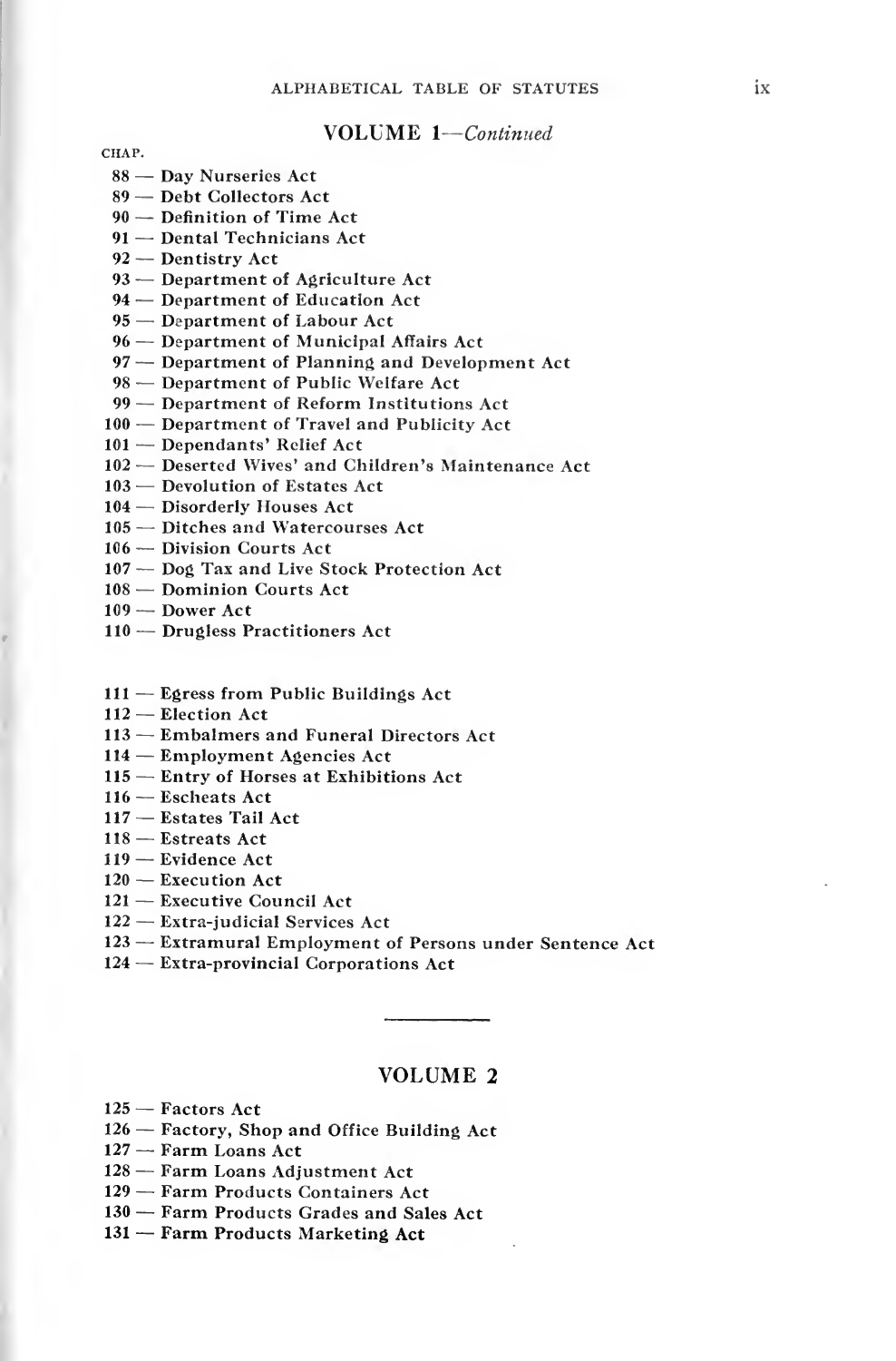#### VOLUME 2—Continued

- Fatal Accidents Act
- Federal District Commission Act
- Female Refuges Act
- Ferries Act
- Fines and Forfeitures Act
- Fire Accidents Act
- Fire Departments Act
- Fire Guardians Act
- Fire Marshals Act
- Firemen's Exemption Act
- Fires Extinguishment Act
- Floral Emblem Act
- Forest Fires Prevention Act
- Forest Management Act
- Forest Resources Regulation Act
- Forestry Act
- Fraudulent Conveyances Act
- 149 Fraudulent Debtors Arrest Act
- Fruit Packing Act
- Frustrated Contracts Act
- Fuel Supply Act
- Game and Fisheries Act
- Gaming Act
- Gas and Oil Leases Act
- Gasoline Handling Act
- Gasoline Tax Act
- General Sessions Act
- Ginseng Act
- Gold Clauses Act
- Government Contracts Hours and Wages Act
- Guarantee Companies Securities Act
- Habeas Corpus Act
- Haliburton Act
- High Schools Act
- Highway Improvement Act
- Highway Traffic Act
- Homes for the Aged Act
- Horticultural Societies Act
- Hospitals Tax Act
- Hotel Fire Safety Act
- Hotel Registration of Guests Act
- Hours of Work and Vacations with Pay Act
- Housing Development Act
- Income Tax Act
- Income Tax Agreement Act
- Industrial and Mining Lands Compensation Act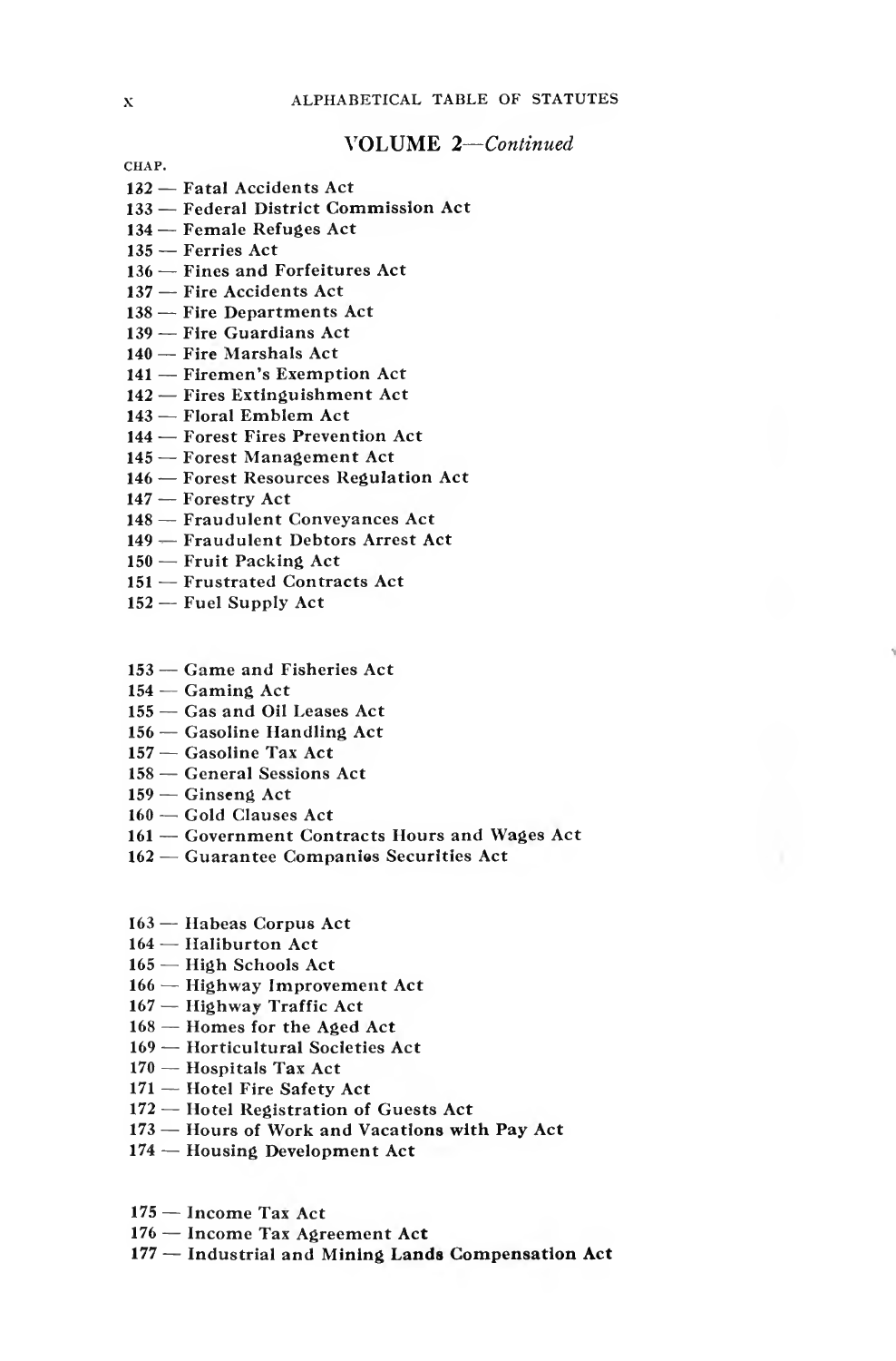#### VOLUME 2—Continued

CHAP.

- Industrial Farms Act
- Industrial Standards Act
- Infants Act
- Injured Animals Act
- $182 -$  Innkeepers Act
- Insurance Act
- Interpretation Act
- Interprovincial Drainage Act
- Investigation of Titles Act
- Investment Contracts Act
- $188 -$  Jails Act
- 189 Judges' Orders Enforcement Act
- Judicature Act
- Jurors Act
- Justices of the Peace Act
- Juvenile and Family Courts Act
- Labour Relations Act
- Lakes and Rivers Improvement Act
- Land Surveyors Act
- Land Titles Act
- Land Transfer Tax Act
- Landlord and Tenant Act
- 200 Law Society Act
- $201 -$  Law Stamps Act
- Legislative Assembly Act
- Legitimation Act
- Libel and Slander Act
- Lieutenant-Governor Act
- Lightning Rods Act
- Limitations Act
- Limited Partnerships Act
- Line Fences Act
- Liquor Control Act
- Liquor Licence Act
- 212 Live Stock and Live Stock Products Act
- Live Stock Branding Act
- Loan and Trust Corporations Act
- Local Improvement Act
- Logging Tax Act
- Long Point Park Act
- Lord's Day (Ontario) Act

 $\ddot{\phantom{0}}$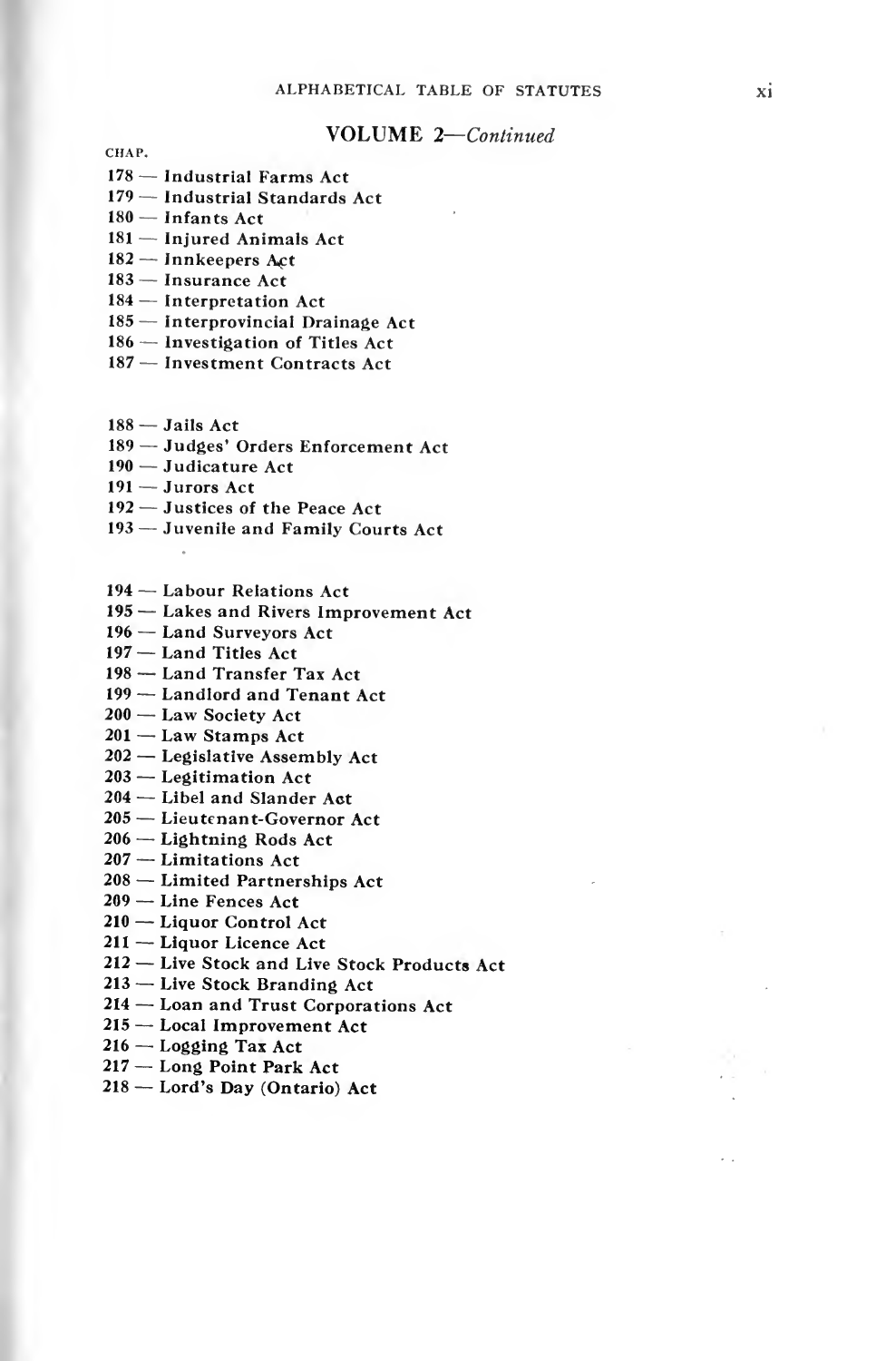#### VOLUME <sup>3</sup>

- Magistrates Act
- Magistrates' Jurisdiction Act
- Marine Insurance Act
- Marriage Act
- Married Women's Property Act
- Master and Servant Act
- Maternity Boarding Houses Act
- Matrimonial Causes Act
- Mechanics' Lien Act
- Medical Act
- Mental Hospitals Act
- Mental Incompetency Act
- Mercantile Law Amendment Act
- Milk and Cream Act
- Milk Control Act
- Mills Licensing Act
- Minimum Wage Act
- Mining Act
- Mining Tax Act
- Minors' Protection Act
- Mortgages Act
- Mortgage Tax Act
- Mortmain and Charitable Uses Act
- Mothers' Allowances Act
- Municipal Act
- Municipal Arbitrations Act
- Municipal Corporations Quieting Orders Act
- Municipal Drainage Act
- Municipal Drainage Aid Act
- Municipal Electric Railways Act
- Municipal Franchises Act
- Municipal Health Services Act
- Natural Gas Conservation Act
- Negligence Act
- Niagara Parks Act
- Notaries Act
- Nursery Stock Act
- Nurses Act
- Official Notices Publication Act
- Old Age Pensions Act
- Oleomargarine Act
- One Day's Rest in Seven Act
- Ontario Food Terminal Act
- Ontario Municipal Board Act
- Ontario Municipal Improvement Corporation Act
- Ontario Northland Transportation Commission Act
- Operating Engineers Act
- Optometry Act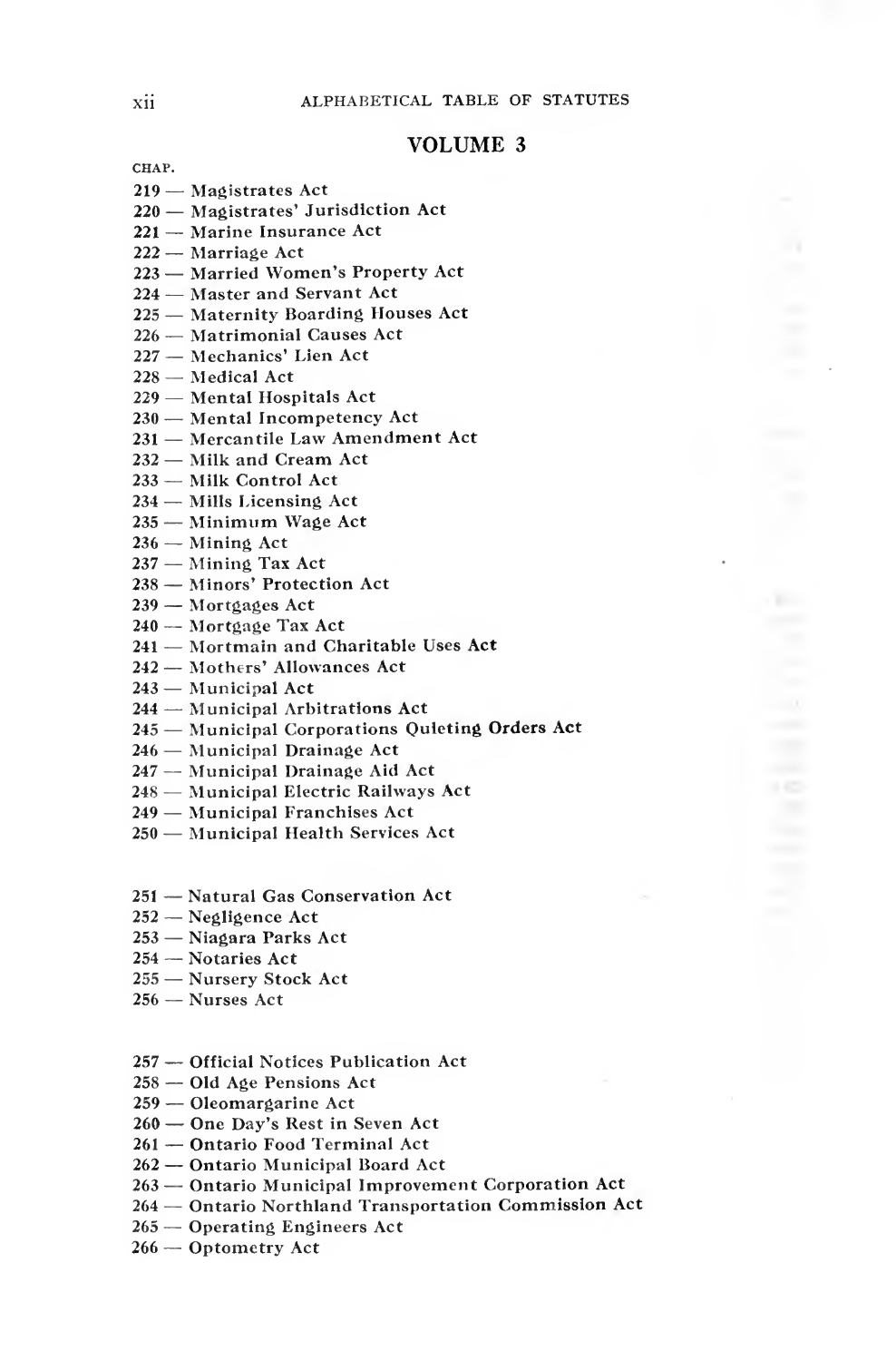#### VOLUME 3-Continued

- Parents' Maintenance Act
- Parole Act
- Partition Act
- Partnerships Act
- Partnerships Registration Act
- Pawnbrokers Act
- Penal and Reform Institutions Inspection Act
- Personation Act
- Petty Trespass Act
- Pharmacy Act
- Planning Act
- Plant Diseases Act
- Police Act
- Pounds Act
- Power Commission Act
- Power Commission Insurance Act
- Power Control Act
- Powers of Attorney Act
- Prepaid Hospital and Medical Services Act
- Presqu'ile Park Act
- Private Detectives Act
- Private Forest Reserves Act
- Private Hospitals Act
- Private Sanitaria Act
- Probation Act
- Professional Engineers Act
- Property and Civil Rights Act
- Protection of Cattle Act
- Provincial Aid to Drainage Act
- Provincial Auctioneers Act
- 297 Provincial Forests Act
- Provincial Land Tax Act
- Provincial Loans Act
- <sup>10</sup> Provincial Parks Act
- Psychiatric Hospitals Act
- Public Accountancy Act
- Public Authorities Protection Act
- Public Commercial Vehicles Act
- Public Halls Act
- Public Health Act
- Public Hospitals Act
- Public Inquiries Act
- Public Lands Act
- Public Libraries Act
- Public Officers Act
- Public Officers' Fees Act
- Public and Other Works Wages Act
- Public Parks Act
- Public Revenue Act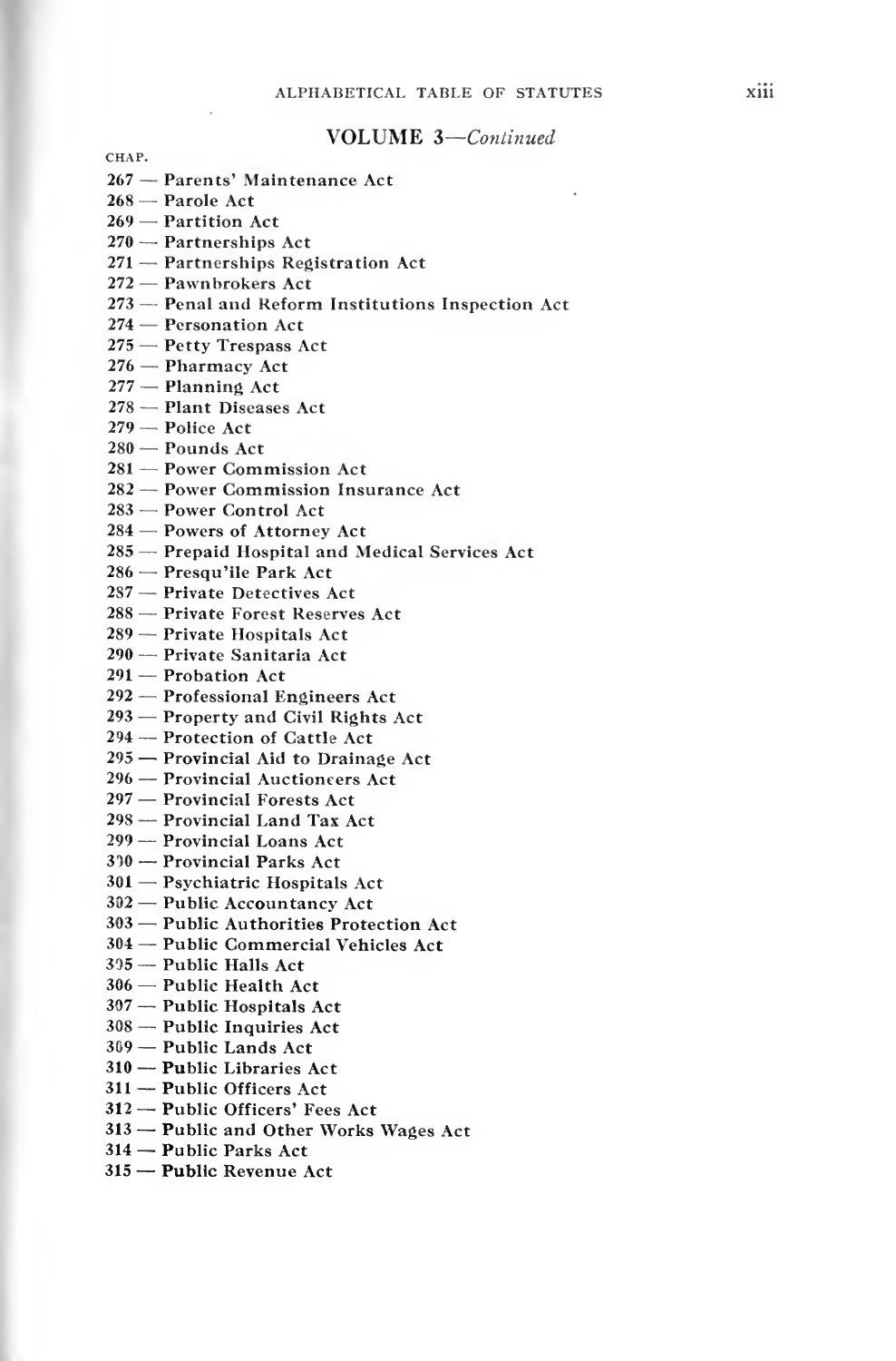#### VOLUME <sup>4</sup>

- Public Schools Act
- Public Service Act
- Public Service Works on Highways Act
- Public Trustee Act
- Public Utilities Act
- Public Utilities Corporations Act
- Public Vehicles Act
- Public Works Act
- Public Works Protection Act
- Pulpwood Conservation Act
- Quieting Titles Act
- Race Tracks Tax Act
- Racial Discrimination Act
- Racing Commission Act
- Railway Fire Charge Act
- Railways Act
- Real Estate and Business Brokers Act
- Reciprocal Enforcement of Judgments Act
- Reciprocal Enforcement of Maintenance Orders Act
- Reformatories Act
- Registry Act
- Regulations Act
- Religious Institutions Act
- Replevin Act
- Representation Act
- Rights of Labour Act
- Rural Hydro-Electric Distribution Act
- Rural Power District Loans Act
- Rural Power District Service Charge Act
- Sale of Goods Act
- Sanatoria for Consumptives Act
- School Attendance Act
- School Sites Act
- School Trust Conveyances Act
- Schools for the Deaf and Blind Act
- Securities Act
- Security Transfer Tax Act
- Seduction Act
- Seed Grain Subsidy Act
- Seed Potatoes Act
- Separate Schools Act
- Settled Estates Act
- Settlers' Pulpwood Protection Act
- Sheriffs Act
- Short Forms of Conveyances Act
- Short Forms of Leases Act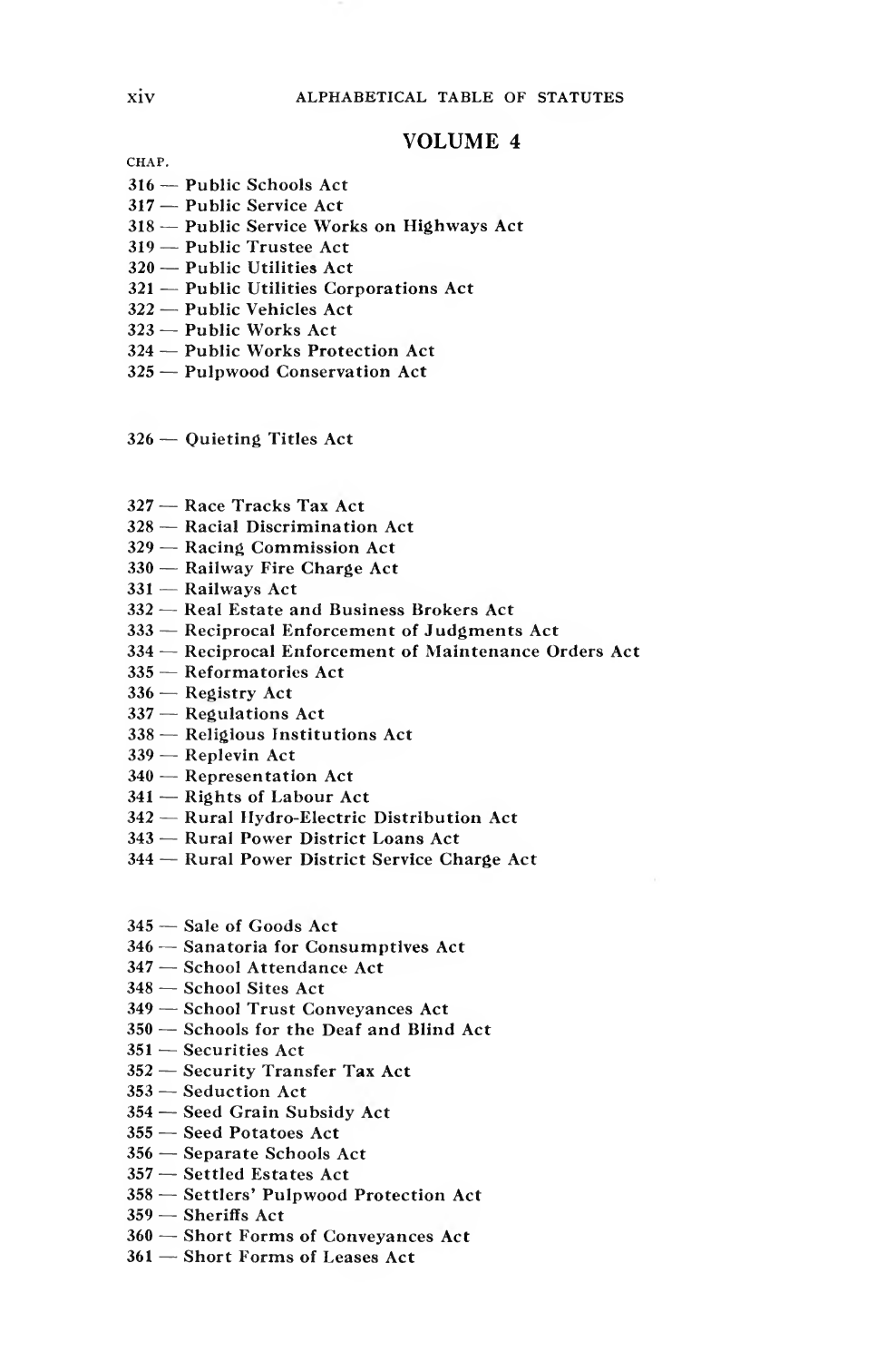#### VOLUME A—Continued

- Short Forms of Mortgages Act
- Silicosis Act
- Ski Tows Act
- Slot Machines Act
- Snow Roads and Fences Act
- Soldiers' Aid Commission Act
- Solicitors Act
- Spruce Pulpwood Exportation Act
- Stallions Act
- Statute of Frauds
- Statute Labour Act
- Statutes Act
- Steam Boilers Act
- Steam Threshing Engines Act
- ~ Stock Yards Act
- Suburban Area Development Act
- Succession Duty Act
- Summary Convictions Act
- Surrogate Courts Act
- Surveys Act
- Survivorship Act
- Teachers' Boards of Reference Act
- Teachers' Superannuation Act
- Teaching Profession Act
- Telegraph Act
- Telephone Act
- Territorial Division Act
- Theatres and Cinematographs Act
- Threshing Machines Act
- Ticket Speculation Act
- Tile Drainage Act
- Tourist Establishments Act
- Town Sites Act
- Trade Schools Regulation Act
- Training Schools Act
- Transportation of Fowl Act
- Travelling Shows Act
- Trees Act
- Trustee Act
- Unclaimed Articles Act
- Unconscionable Transactions Relief Act
- Unemployment Relief Act
- Unwrought Metal Sales Act
- Vacant Land Cultivation Act
- Vaccination Act
- Vendors and Purchasers Act